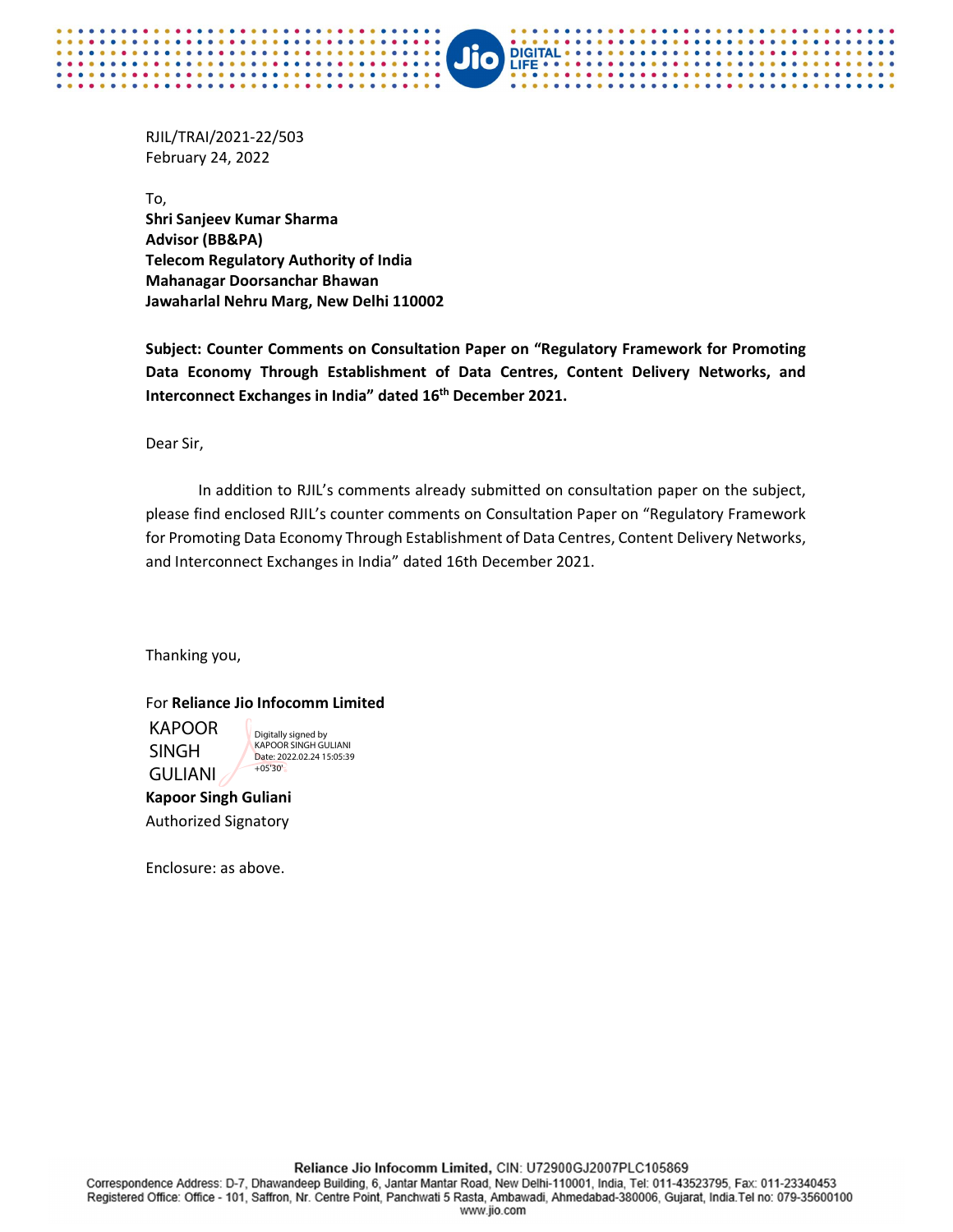## Reliance Jio Infocomm Limited's counter comments TRAI's consultation paper on "Regulatory Framework for Promoting Data Economy Through Establishment of Data Centers, Content Delivery Networks, and Interconnect Exchanges in India"

- 1. We have had the opportunity to go through the comments submitted by the various stakeholders to the TRAI's Consultation Paper on "Regulatory Framework for Promoting Data Economy Through Establishment of Data Centers, Content Delivery Networks, and Interconnect Exchanges in India". We note that some of the stakeholders have commented that quality of dark fiber laid by TSPs cannot serve the purpose of DCs and hence captive fiber is the only way forward for them.
- 2. We submit that our counter comments are restricted to these limited points and our issue wise counter comments are as below.

## Suitability of dark fiber laid by TSPs for DCs

- 1. We noted that one of the concerns raised by few respondents was that the traditional networks operated by TSPs are principally designed for voice (Mobility) or public data services, such as IP broadband services, using best-effort redundancy principles and that they are not suitable for cloud services, which require very high availability, bandwidth, and low latency for extremely high amounts of data.
- 2. We submit that such statements are factually misplaced and far away from reality. Besides leading the charge to connect the country through fiber in achieving Government's digitization vision for the country, TSPs are also at verge of commercial launch of 5G in the country which require significant investment in fiber for availability of low latency and high bandwidth broadband services for the end customers. In addition, TSPs are already serving their enterprise customers with required quality broadband services.
- 3. TSPs have setup state of art networks with resilience catering to the service level requirements of their customers including high bandwidth and low latency. TSPs have deployed hierarchical network architecture based on OTN and high density metro DWDM technologies to deliver connectivity services on their intercity and intracity networks to meet the high resiliency and low latency. National NOC, with Disaster Recovery manned 24x7, manage the networks with extensive monitoring to meet the SLA commitments. Besides this the TSPs have invested heavily in Fiber Distribution Management systems with separate NOC to manage the fiber. Additionally, TSPs have well experienced, trained and dedicated teams which handle the outside plant equipment and fiber maintenance while being constantly engaged with local authorities to ensure high availability. TSPs are proactively building additional capacities and resilience routes along with upgrading their networks to meet the constantly evolving requirements of the customers.
- 4. These factually incorrect assumptions have been used by the some people who have no knowledge and experience in laying and maintaining the fiber networks in India and are simply trying to mislead the Authority. We reiterate that fiber connectivity to DCs should be provided only by licensed entities authorized to do so. Any unwarranted regulatory interference will